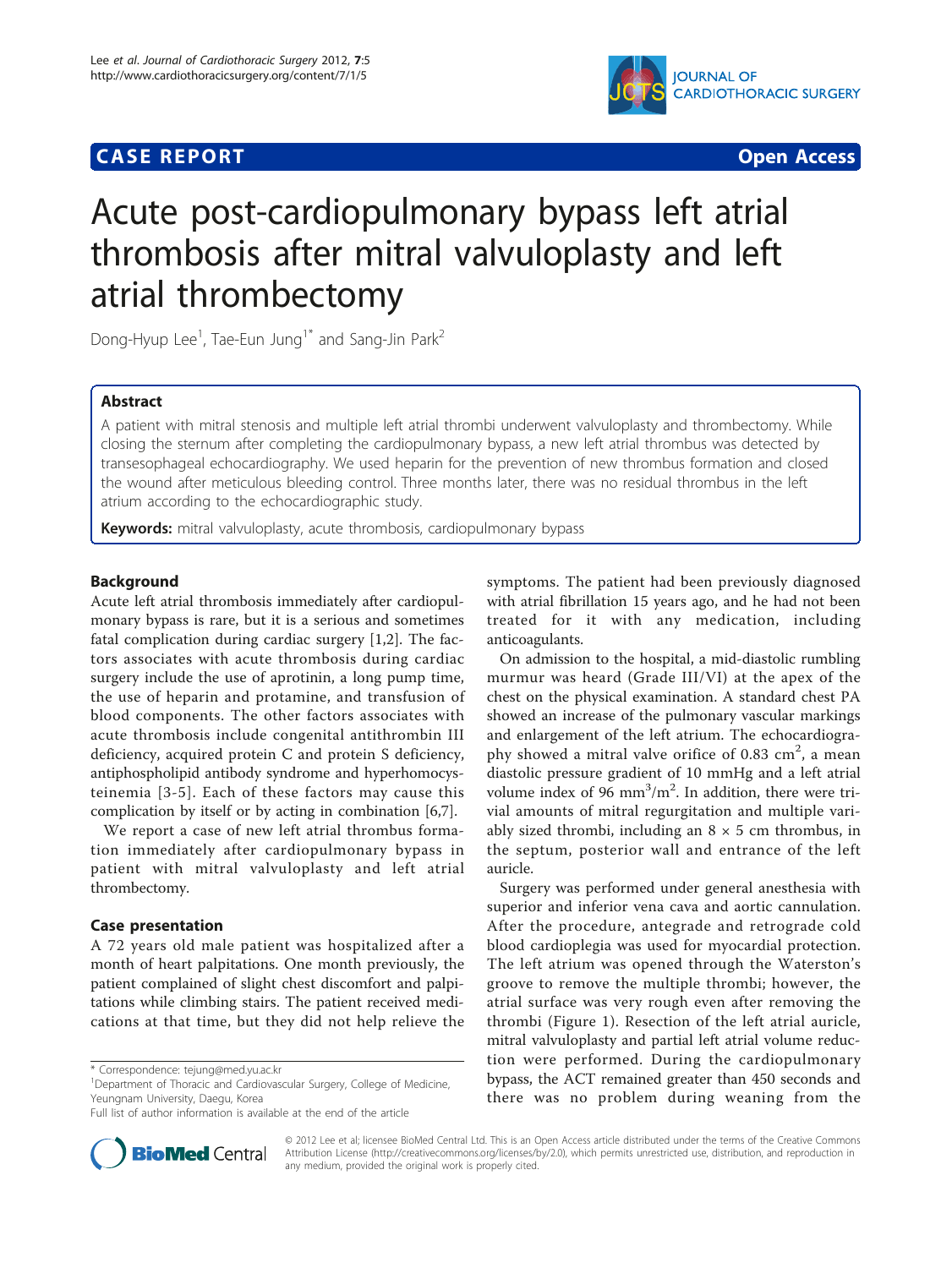<span id="page-1-0"></span>

Figure 1 A) Large thrombus in the left atrium. B) The surface of the left atrium was very rough even after the removal of thrombi

cardiopulmonary bypass. After protamine was injected, the ACT was 130 seconds. The platelet count was 45,000/mm<sup>3</sup> during sternal closure; five units of platelets were then transfused. After this, no mitral regurgitation was observed by trans-esophageal echocardiogram, but a new thrombus was detected at the left atrium (Figure 2). Injection of 0.5 mg of heparin/kg was done to maintain the ACT at greater than 250 seconds and to block the formation of new thrombi. The developing thrombus did not affect the blood flow through the mitral valve; the sternum was closed and the surgery completed.

On that day, the patient received constant doses of heparin until postoperative day 1, and then the medication was changed to Coumadin for further anticoagulation. To determine the cause of thrombus formation, coagulation studies such as hyperhomocysteinemia and

heparin-induced thrombocytopenia were performed using a blood sample from surgery. Yet we could not find a definite cause of the new thrombus formation on the hematologic studies. The patient gradually recovered with no special problems. The postoperative echocardiogram on day 10 showed a mitral valve area of 1.77  $cm<sup>2</sup>$ and a mean diastolic pressure gradient of 5.1 mmHg. While some signs of thrombus formation at the left atrium were noted during early follow-up, by three months post-surgery none were detected on the follow up echocardiogram (Figure 2).

## **Discussion**

There were many possible factors which cause thrombosis after cardiopulmonary bypass. As a surgical factors, the use of aprotinin, a long pump time, the use of